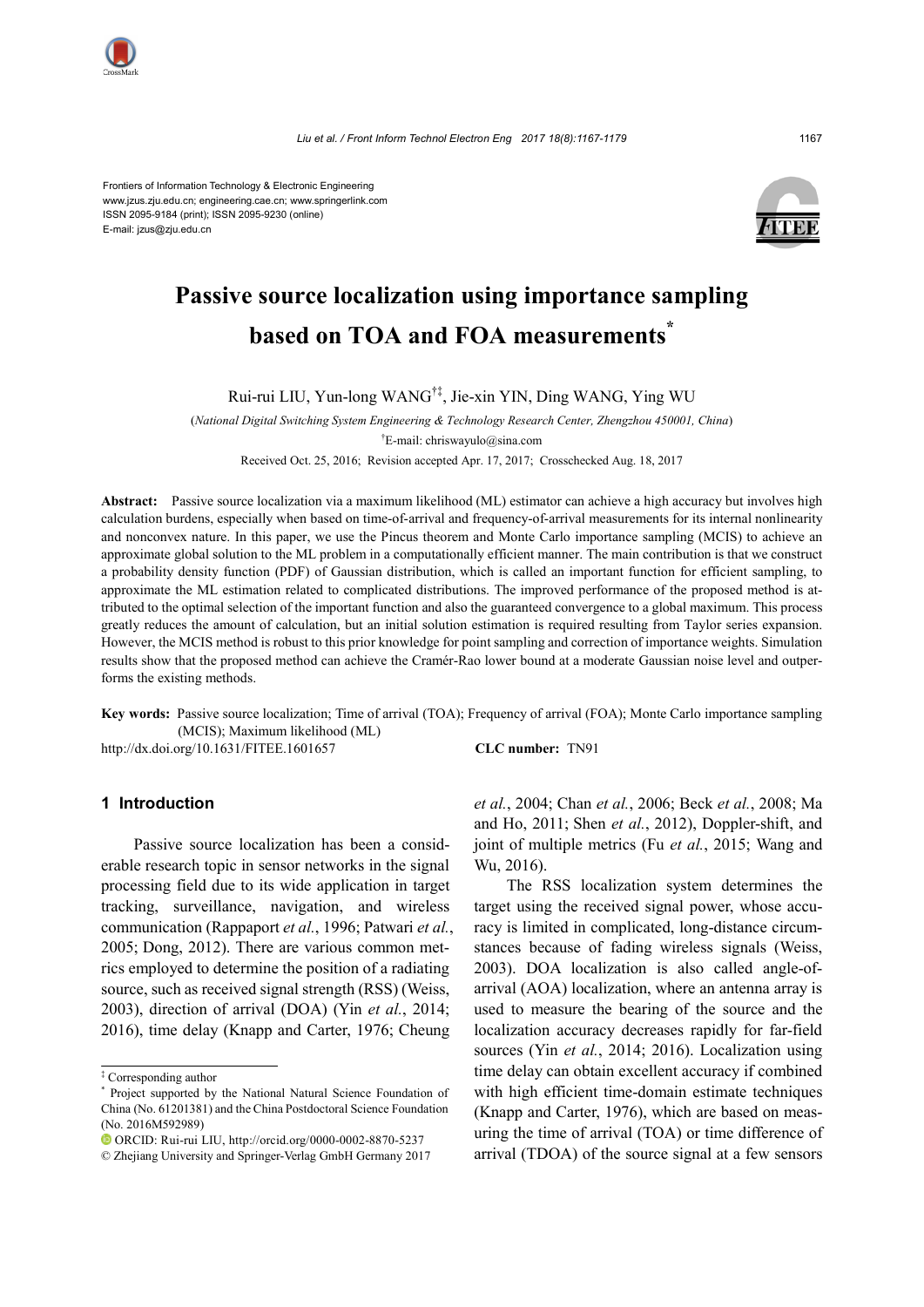(Cheung *et al.*, 2004; Chan *et al.*, 2006; Beck *et al.*, 2008; Ma and Ho, 2011; Shen *et al.*, 2012). If there is relative motion between the radiating source and the sensors, the frequency of arrival (FOA) and frequency difference of arrival (FDOA) can be incorporated with the time delay, which can be estimated together (Zhang and Zhang, 2011) to obtain the position and velocity of the source, and to improve the localization accuracy. Although the joint estimation of time delay and Doppler frequency is complicated, the estimate accuracy can be ensured with rapid calculating techniques (Fu *et al.*, 2015; Gu *et al.*, 2017). A number of algorithms have been proposed by Wang and Wu (2016) for TDOA and FDOA localization systems, where relative synchronization between the source and the sensors is unnecessary because of the difference processing. However, the cost of gaining the position and velocity of the reference sensor is high.

As previously mentioned, the localization of a moving source using TOA and FOA measurements is viable when synchronization is achieved and the carrier frequency is available, provided with efficient computation and huge memory (Pan *et al.*, 2016; Xia *et al.*, 2016). It is manifest that this joint localization approach can achieve high accuracy when using the full available information received by all sensors. Recently, TOA and FOA localization approaches have been extensively studied based on communication satellites in geolocation systems (Engel, 2009), because the target can be detected accurately by only two or three satellites and the expense of one satellite is saved compared with TDOA- and FDOA-based localizations. Furthermore, TOA- and FOA-based localizations have been applied in the non-line-ofsight (NLOS) propagation environment (Papakonstantinou and Slock, 2009; Ramlall *et al.*, 2014; Shikur and Weber, 2014). Joint TOA and FOA measurements have also been employed in direct position determination (DPD) techniques, which improves the performance of position determination but the calculation is relatively complicated (Wang and Wu, 2015). However, few algorithms have been developed in universal localization systems for the radiation source. To fill this gap, in this paper we propose a TOA- and FOA-based localization method with higher accuracy, more efficient computation, and greater robustness.

In the TOA and FOA localization system, least squares (LS) or maximum likelihood (ML) estimation can be employed. The LS algorithm needs only to assume a probability model without a probability hypothesis based on the observation data, but the performance is not usually optimal. ML estimation has been verified to be asymptotically unbiased and achieves the Cramér-Rao lower bound (CRLB), and can be applied in source localization (Fletcher and Reeves, 1964; Broyden, 1970; Shanno, 1970; Vandenberghe and Boyd, 1998; Alizadeh and Goldfarb, 2003; Coleman *et al.*, 2006; Elvira *et al.*, 2016). ML estimation of TOA- and FOA-based source localization can be cast as a nonlinear and nonconvex optimization problem, but it is difficult to obtain a global optimal solution. The most direct method is a grid search in the solution space with sufficiently dense grid points. Nevertheless, its computation expense increases exponentially with respect to increased dimensionality. Furthermore, iterative methods can be used to solve the ML problem, and these methods involve searching for the solution of the optimization problem using the initial estimate. The common methods related are the Newton (Broyden, 1970), quasi-Newton (Shanno, 1970), conjugate gradient (Fletcher and Reeves, 1964), and trust region (Coleman *et al.*, 2006) methods. These methods are sensitive to the initial estimate and may converge to a local solution or diverge in high measurement noise. Another available solution is one that relaxes the ML problem to a convex optimization problem, such as semidefinite programming (SDP) (Vandenberghe and Boyd, 1998) and second-order cone programming (SOCP) (Alizadeh and Goldfarb, 2003). More recently, Monte Carlo (MC) techniques have been widely used in signal processing (Huang *et al.*, 2006; Wang and Kay, 2010; Wang and Chen, 2011; Elvira *et al.*, 2016). The most common method is the importance sampling (IS) method, which approximates moments of complicated distributions by drawing samples from a set of proposed distributions (Elvira *et al.*, 2016). Huang *et al.* (2006) used the IS method to solve the ML problem of DOA estimation, reducing the computational complexity of the original maximum likelihood estimate (MLE). Subsequently, a joint angle-Doppler MLE based on the IS technique was proposed (Wang and Kay, 2010), which produces better performance at a low signal-to-noise ratio (SNR) or with a small number of snapshots. Wang and Chen (2011) presented a method for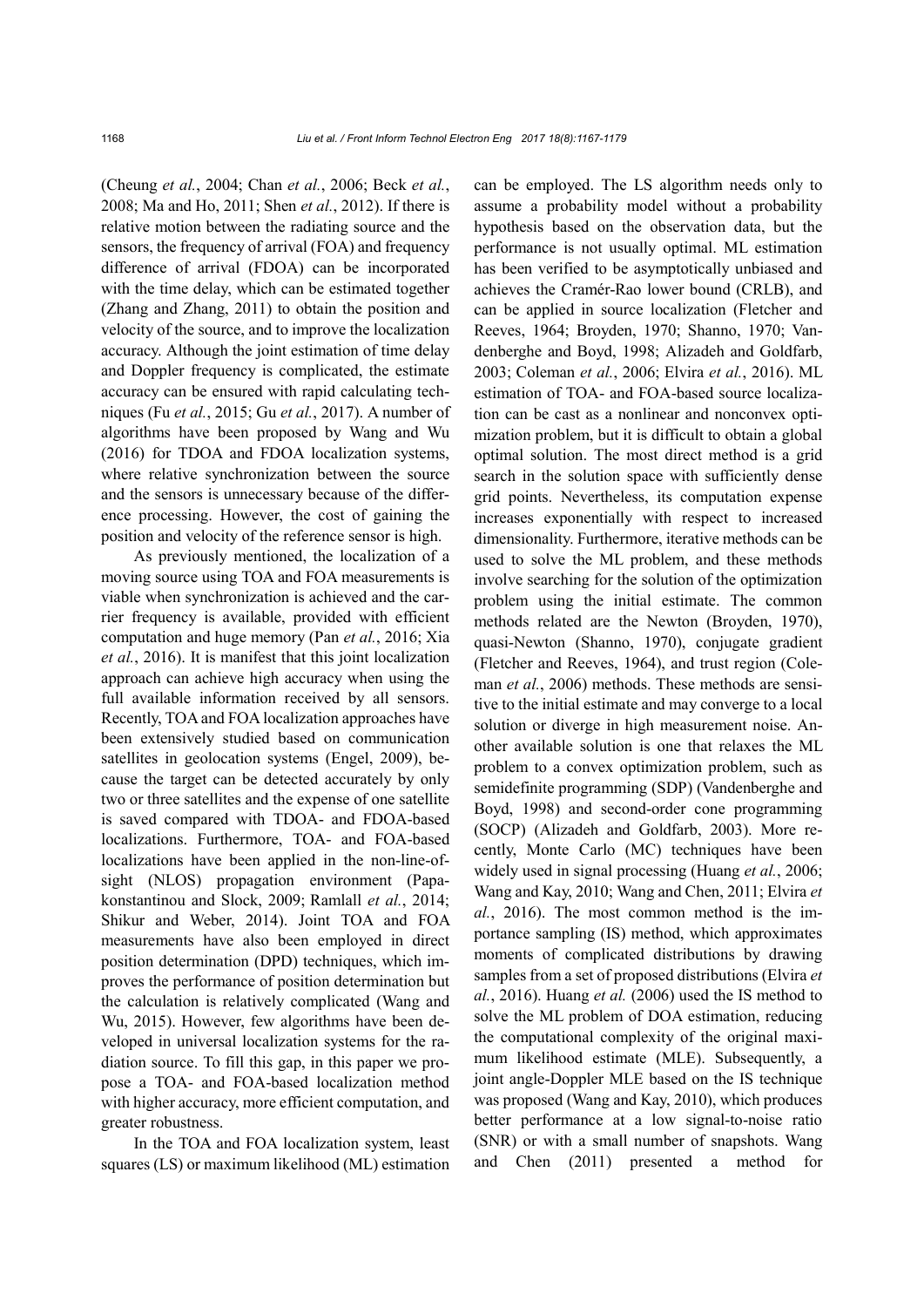TDOA-based source localization using the Monte Carlo importance sampling (MCIS) technique to find the approximate global solution to the ML problem. The IS technique can be used to solve TOA- and FOA-based localization because the cost function is a probability density function (PDF) of the measurement noise, and the nonlinear and nonconvex problem of the TOA and FOA equations can be solved efficiently.

In this paper, a high accuracy and low complexity localization approach using both TOA and FOA measurements is presented, which extends the work of Wang and Chen (2011) based on TDOA in line-of-sight (LOS) environments. We formulate an ML estimation of the position and velocity of the source when the measurement noise has a Gaussian distribution. An approximate global solution can be obtained by calculating multi-dimensional integrals derived from the Pincus theorem (Pincus, 1968), which can be efficiently solved by the MCIS technique. A Gaussian distribution PDF is constructed as the importance function by linearizing the TOA and FOA equations via a Taylor series expansion. This process requires an initial estimate of the source position and velocity, which can be roughly obtained by the improved weighted least squares (WLS) method (Beck *et al.*, 2008). Then the global optimal solution is obtained as the expectation of the estimates of a sufficient number of samples based on the law of large numbers. The results show that the MCIS method can provide the optimum performance and approach the CRLB asymptotically at moderate noise levels without the burden of heavy calculation, and it is extremely robust to the initial estimate, especially when it is repeated two or three times.

In this study, we use the following notations:  $(1)$ bold-face lowercase letters and bold-face uppercase letters denote vectors and matrices, respectively; (2)  $\mathbf{0}_{N\times n}$  denotes an  $N\times n$  all-zero matrix and  $\mathbf{0}_n$  denotes an *n*-dimensional zero vector; (3)  $I_N$  represents an *n*dimensional identity matrix; (4)  $\cdot$  represents the Hadamard product (multiplied by the corresponding elements); (5)  $[\cdot]^{-1}$  is the Moore-Penrose inverse of a matrix; (6) diag( $\cdot$ ) denotes the diagonal matrix equipped with the elements of a vector; (7) blkdiag( $\cdot$ ) represents the block diagonal matrix consisting of the matrix or vector; (8)  $A(i, :)$  denotes the *i*th row vector of matrix *A*.

#### **2 Problem formulation**

Consider a network composed of *N* sensors whose locations and velocities are known, denoted by  $s_1, s_2, \ldots, s_N$  and  $\dot{s}_1, \dot{s}_2, \ldots, \dot{s}_N$ , respectively. The sensors are applied to determine the unknown moving source position  $x$  and its velocity  $\dot{x}$ . The unit for the position is meter, and that for the velocity is m/s. Generally, at least *N*=2 sensors are required to generate two pairs of TOA and FOA measurements in a two-dimensional (2D) scenario and *N*=3 in a 3D scenario.

Assumptions are: (1) The sensors are not lying on a plane or a straight line, and this ensures that the TOA and FOA equations are uncorrelated; (2) The localization metrics are line-of-sight (LOS) measurements and we consider only the measurement noise; (3) The measurement noise of TOA and FOA follows a Gaussian distribution, so the cost function can be viewed as a Gaussian-distributed PDF and the proposal importance function is valid.

The LOS TOA of a signal received by sensor *i* is given by

$$
\tau_i = \frac{1}{c} ||\mathbf{x} - \mathbf{s}_i||, \ i = 1, 2, ..., N,
$$
 (1)

where *c* is the signal propagation speed. Multiplying both sides of the TOA equation by *c* in Eq. (1), the range of arrival (ROA) can be obtained as

$$
d_i = c\tau_i = ||\mathbf{x} - \mathbf{s}_i||, \ i = 1, 2, ..., N. \tag{2}
$$

The derivative of Eq. (2) gives the relationship between the range rates:

$$
\dot{d}_i = \frac{(\dot{x} - \dot{s}_i)^T (x - s_i)}{\|x - s_i\|}, \ i = 1, 2, ..., N,
$$
 (3)

where  $(\cdot)^T$  represents the transpose of a matrix.

Let  $z_i$  and  $\dot{z}_i$  be the measurements of the noise range and noise range rate, respectively. The TOA and FOA measurements can be described by the additive noise model as

$$
\begin{cases} z_i = ||\mathbf{x} - \mathbf{s}_i|| + e_i = d_i + e_i, \\ \dot{z}_i = \frac{(\dot{\mathbf{x}} - \dot{\mathbf{s}}_i)^T (\mathbf{x} - \mathbf{s}_i)}{||\mathbf{x} - \mathbf{s}_i||} + \dot{e}_i = \dot{d}_i + \dot{e}_i, \end{cases} \quad i = 1, 2, \dots, N,
$$
\n(4)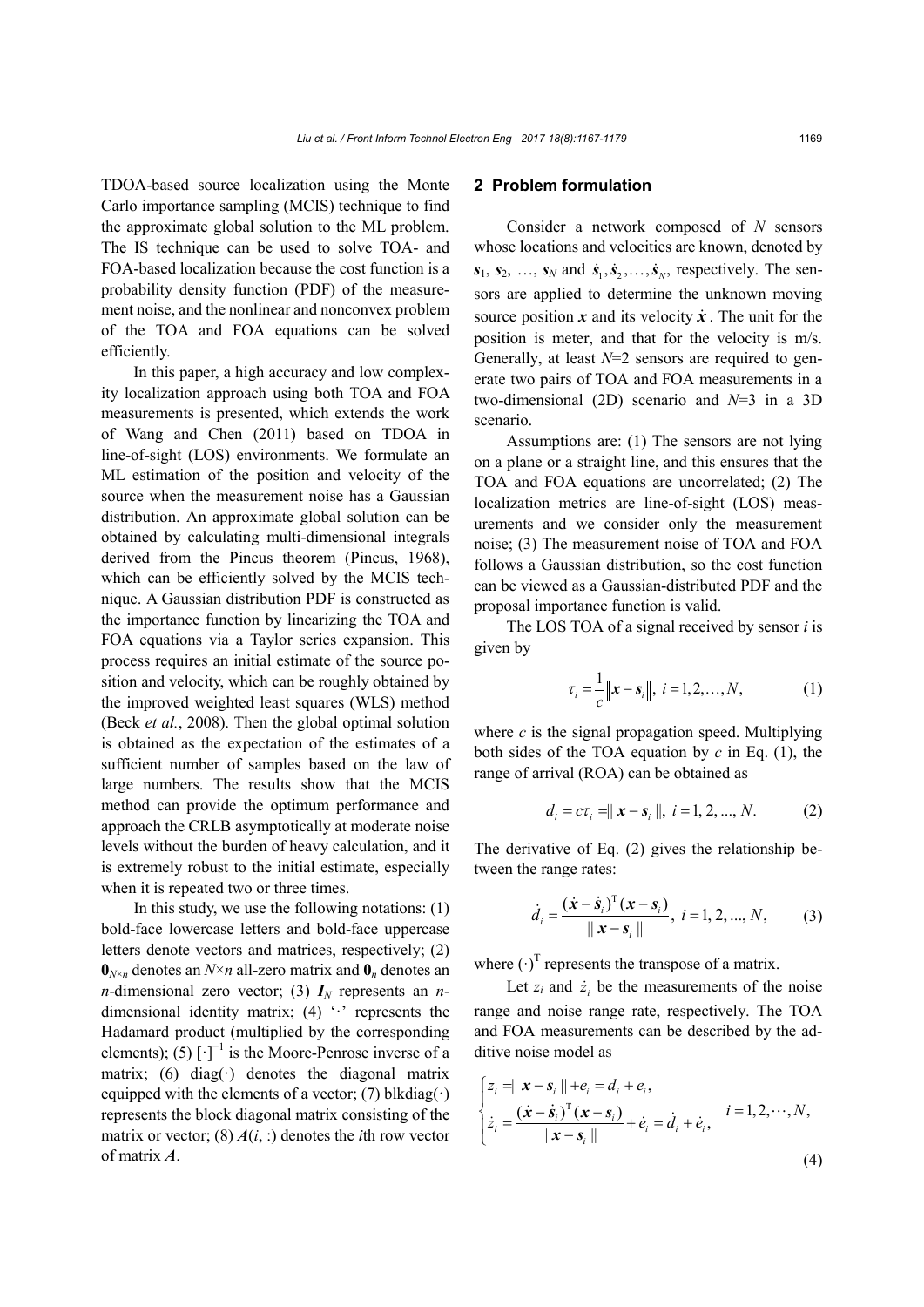where  $e_i$  and  $\dot{e}_i$  denote the TOA and FOA measurement noises, respectively.

Denote  $z = [z_1, z_2, ..., z_N]^T$ ,  $\dot{z} = [\dot{z}_1, \dot{z}_2, ..., \dot{z}_N]^T$ ,  $d=[d_1, d_2, ..., d_N]^T$ ,  $\vec{d} = [\dot{d}_1, \dot{d}_2, ..., \dot{d}_N]^T$ ,  $e=[e_1, e_2, ...,$  $(e_N)$ <sup>T</sup>, and  $\dot{e} = [\dot{e}_1, \dot{e}_2, ..., \dot{e}_N]$ <sup>T</sup>. Accordingly, we can rewrite TOA and FOA measurements in Eq. (4) in the following vector form:

$$
\begin{cases} z = d + e, \\ \dot{z} = \dot{d} + \dot{e}. \end{cases} (5)
$$

#### **3 Localization using importance sampling**

Given that MLE (Kay, 1993) has been verified as asymptotically unbiased and can achieve the CRLB, it can be employed to solve TOA- and FOA-based localization problems under the Gaussian distributed measurement noise.

Based on Eq. (5), the ML estimation of the source location and velocity  $\boldsymbol{\theta} = [\boldsymbol{x}^T, \dot{\boldsymbol{x}}^T]^T$  can be formulated by

$$
\min_{\theta} f(\theta) = \tilde{e}^{\mathrm{T}} \mathcal{Q}^{-1} \tilde{e} = (\tilde{z} - \tilde{d})^{\mathrm{T}} \mathcal{Q}^{-1} (\tilde{z} - \tilde{d}), \qquad (6)
$$

where  $\tilde{z} = [z^{\mathrm{T}}, \dot{z}^{\mathrm{T}}]^{\mathrm{T}}$ ,  $\tilde{e} = [e^{\mathrm{T}}, e^{\mathrm{T}}]^{\mathrm{T}}$ ,  $\tilde{d} = [d^{\mathrm{T}}, \dot{d}^{\mathrm{T}}]^{\mathrm{T}}$ ,  $\bm{Q}_{\text{e}}$ =*E*[ $e\bm{e}^{\text{T}}$ ],  $\dot{\bm{Q}}_{\text{e}}$ =*E*[ $\dot{e}\dot{e}^{\text{T}}$ ], and  $\bm{Q}$  = blkdiag( $\bm{Q}_{\text{e}}$ , $\dot{\bm{Q}}_{\text{e}}$ ).

#### **3.1 Global solution to ML estimation**

In this section, we transform ML estimation into a multidimensional optimization problem, which can be efficiently solved by the Pincus theorem (Pincus, 1968). We introduce it as follows:

**Theorem 1** Let  $F(z_1, z_2, ..., z_n) = F(z)$  be a continuous function on a bounded domain  $\mathbb S$  in *n*-dimensional Euclidean space  $\mathbb{R}^n$ . Assume that  $F(z)$  attains a global maximum at an exact point  $\hat{z} = [\hat{z}_1, \hat{z}_2, ..., \hat{z}_n]^T$  of *S*. Then for  $i=1, 2, ..., n$ ,

$$
\hat{z}_i = \lim_{\lambda \to \infty} \frac{\int \int \cdots \int_S z_i \exp[\lambda F(z)] \mathrm{d}z_1 \mathrm{d}z_2 \cdots \mathrm{d}z_n}{\int \int \cdots \int_S \exp[\lambda F(z)] \mathrm{d}z_1 \mathrm{d}z_2 \cdots \mathrm{d}z_n}.
$$
 (7)

According to Theorem 1, we assume that  $f(\theta)$ attains a global minimum at an exact point  $\hat{\theta}$ =[ $\hat{\theta}_1, \hat{\theta}_2, ..., \hat{\theta}_n$ ]<sup>T</sup> of S, which is given by

$$
\hat{\theta}_{i} = \lim_{\lambda \to \infty} \frac{\iint \cdots \int_{S} \theta_{i} \exp[-\lambda f(\theta)] d\theta_{1} d\theta_{2} \cdots d\theta_{n}}{\iint \cdots \int_{S} \exp[-\lambda f(\theta)] d\theta_{1} d\theta_{2} \cdots d\theta_{n}},
$$
\n
$$
i = 1, 2, ..., n.
$$
\n(8)

In actual TOA and FOA measurements, we can determine a sufficiently large domain where *θ* lies based on the radio range of sensors to guarantee that *θ* is in a bounded domain.

Define a function  $p(\theta)$  as

$$
p(\theta) = \frac{\exp[-\lambda f(\theta)]}{\iint \cdots \int \exp[-\lambda f(\theta)] d\theta_1 d\theta_2 \cdots d\theta_n}.
$$
 (9)

Note that  $p(\theta)$  in Eq. (9) has all the properties of a PDF. Therefore, we might consider  $p(\theta)$  as a pseudo-PDF of random vector *θ*.

Based on the above definition and theorem, the global minimum can be computed as the mean of the pseudo-PDF  $p(\theta)$  as long as  $\lambda$  is large enough, and Eq. (8) can be rewritten as

$$
\hat{\theta}_i = \lim_{\lambda \to \infty} \int \theta_i q(\boldsymbol{\theta}) d\theta_1 d\theta_2 \cdots d\theta_n, \quad i = 1, 2, \dots, n. \tag{10}
$$

The calculation of estimator  $\hat{\theta}_i$  in Eq. (10) requires *M*-dimensional integrals, which in general cannot be achieved. Fortunately, we can dispose the complex integrals approximately by the MCIS technique, which is described in Section 3.2.

# **3.2 Monte Carlo importance sampling**

MCIS has been regarded as a powerful tool to compute a multidimensional integral in the following form:

$$
I = \int h(\theta) p(\theta) d\theta.
$$
 (11)

Assuming that  $q(\theta)$  is a PDF with respect to  $\theta$ , the integral in Eq. (11) can be expressed as the expected value of  $h(\theta)w(\theta)$  with respect to  $q(\theta)$ :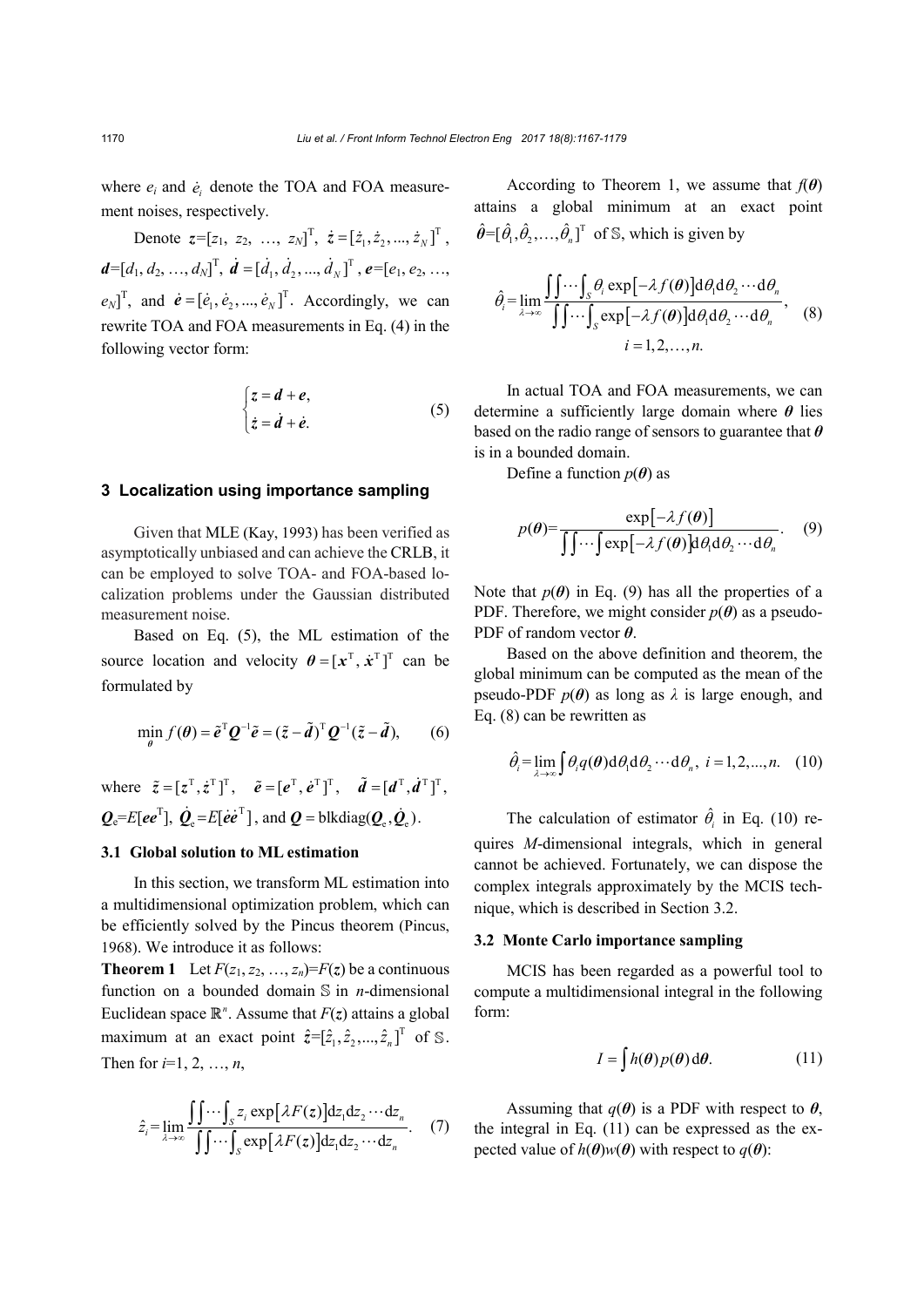$$
I = \int h(\boldsymbol{\theta}) w(\boldsymbol{\theta}) q(\boldsymbol{\theta}) d\boldsymbol{\theta} = \mathbb{E}_{q} [h(\boldsymbol{\theta}) w(\boldsymbol{\theta})], \quad (12)
$$

where  $q(\theta)$  is defined as an importance function and  $w(\theta) = p(\theta)/q(\theta)$  is the importance weight.

According to the law of large numbers and  $w(\theta)q(\theta) d\theta = 1$ , the expected value can be expressed as

$$
\mathbb{E}_{q}\left[h(\boldsymbol{\theta})w(\boldsymbol{\theta})\right] = \frac{\int h(\boldsymbol{\theta})w(\boldsymbol{\theta})q(\boldsymbol{\theta})d\boldsymbol{\theta}}{\int w(\boldsymbol{\theta})q(\boldsymbol{\theta})d\boldsymbol{\theta}} \n= \lim_{M \to \infty} \frac{\frac{1}{M} \sum_{m=1}^{M} h(\boldsymbol{\theta}_{m})w(\boldsymbol{\theta}_{m})}{\frac{1}{M} \sum_{m=1}^{M} w(\boldsymbol{\theta}_{m})} \qquad (13) \n= \sum_{m=1}^{M} h(\boldsymbol{\theta}_{m})\tilde{w}(\boldsymbol{\theta}_{m}),
$$

where  $\theta_m$  is drawn according to  $q(\theta)$  in *M* sampling points and the normalized importance weight  $\tilde{w}(\theta_m)$ is given by

$$
\tilde{w}(\theta_m) = \frac{w(\theta_m)}{\sum_{m=1}^{M} w(\theta_m)}.
$$
\n(14)

# **3.3 Choice of the importance function for TOAand FOA-based localizations**

If we can find an importance function  $q(\theta)$  to approximate  $p(\theta)$  in Eq. (9),  $\theta_m$  can be drawn from  $q(\theta)$ directly to calculate the integration. Since the Gaussian distribution has an extensive practical background and is subject only to the mean and covariance, which can be constructed easily, we construct  $q(\theta)$  as a Gaussian distributed PDF.

Note that Eq. (4) is equivalent to

$$
\begin{cases} z_i - ||\mathbf{x} - \mathbf{s}_i|| = e_i, \\ \dot{z}_i - \frac{(\dot{\mathbf{x}} - \dot{\mathbf{s}}_i)^T (\mathbf{x} - \mathbf{s}_i) z_i}{||\mathbf{x} - \mathbf{s}_i||} = \dot{e}_i, \end{cases} i = 1, 2, ..., N. \quad (15)
$$

Assuming that initial estimates of the source location and velocity are available, denoted by *x*\* and  $\dot{x}^*$ , respectively, we approximate TOAs and FOAs via their first-order Taylor series expansions, leading

to the following formulations:

$$
e_i \doteq -\frac{(x^* - s_i)^T}{d_i^*}(x - x^*) - d_i^* + z_i, \qquad (16)
$$

$$
\dot{e}_i \doteq \left( \frac{(\dot{x}^* - \dot{s}_i)^T}{d_i^*} - \frac{(\dot{x}^* - \dot{s}_i)^T \dot{d}_i^*}{(d_i^*)^2} \right) (\dot{x} - \dot{x}^*) - \frac{(\dot{x}^* - \dot{s}_i)^T}{d_i^*} (\dot{x} - \dot{x}^*) - \dot{d}_i^* + \dot{z}_i, \tag{17}
$$

where 
$$
d_i^* = ||x^* - s_i||
$$
 and  $\dot{d}_i^* = \frac{(\dot{x}^* - \dot{s}_i)^T (x^* - s_i)}{||x^* - s_i||}$ .

Note that  $e_i$  is a linear function of  $x$ , and  $\dot{e}_i$  is also a linear function of x and  $\dot{x}$ , in Eqs. (16) and  $(17)$ . We can rewrite Eqs.  $(16)$  and  $(17)$  in the following matrix form:

$$
\begin{cases} e \doteq Bx - b, \\ \dot{e} \doteq Hx + F\dot{x} - h, \end{cases} (18)
$$

where

$$
\mathbf{B} = -\begin{bmatrix} \frac{(\mathbf{x}^* - \mathbf{s}_1)^T}{d_1^*} \\ \vdots \\ \frac{(\mathbf{x}^* - \mathbf{s}_N)^T}{d_N^*} \end{bmatrix}, \mathbf{b} = -\begin{bmatrix} z_1 - d_1^* + \frac{(\mathbf{x}^* - \mathbf{s}_1)^T}{d_1^*} \mathbf{x}^* \\ \vdots \\ z_N - d_N^* + \frac{(\mathbf{x}^* - \mathbf{s}_N)^T}{d_N^*} \mathbf{x}^* \end{bmatrix},
$$
\n
$$
\mathbf{F} = \begin{bmatrix} \frac{(\mathbf{s}_1 - \mathbf{x}^*)^T}{d_1^*} \\ \vdots \\ \frac{(\mathbf{s}_N - \mathbf{x}^*)^T}{d_N^*} \end{bmatrix}, \mathbf{H} = \begin{bmatrix} -\mathbf{F}(1,:) - \frac{(\mathbf{x}^* - \mathbf{s}_1)^T d_1^*}{d_1^{*2}} \\ \vdots \\ -\mathbf{F}(N,:) - \frac{(\mathbf{x}^* - \mathbf{s}_N)^T d_N^*}{d_N^{*2}} \end{bmatrix},
$$
\n
$$
\mathbf{h} = -\begin{bmatrix} (\dot{z}_1 - \dot{d}_1^*) - \mathbf{H}(1,:) \mathbf{x}^* - \mathbf{F}(1,:) \mathbf{x}^* \\ \vdots \\ (\dot{z}_N - \dot{d}_N^*) - \mathbf{H}(N,:) \mathbf{x}^* - \mathbf{F}(N,:) \mathbf{x}^* \end{bmatrix}.
$$
\n(19)

Combining the two formulas in Eq. (18) yields

$$
\varepsilon \doteq K\theta - \kappa, \tag{20}
$$

where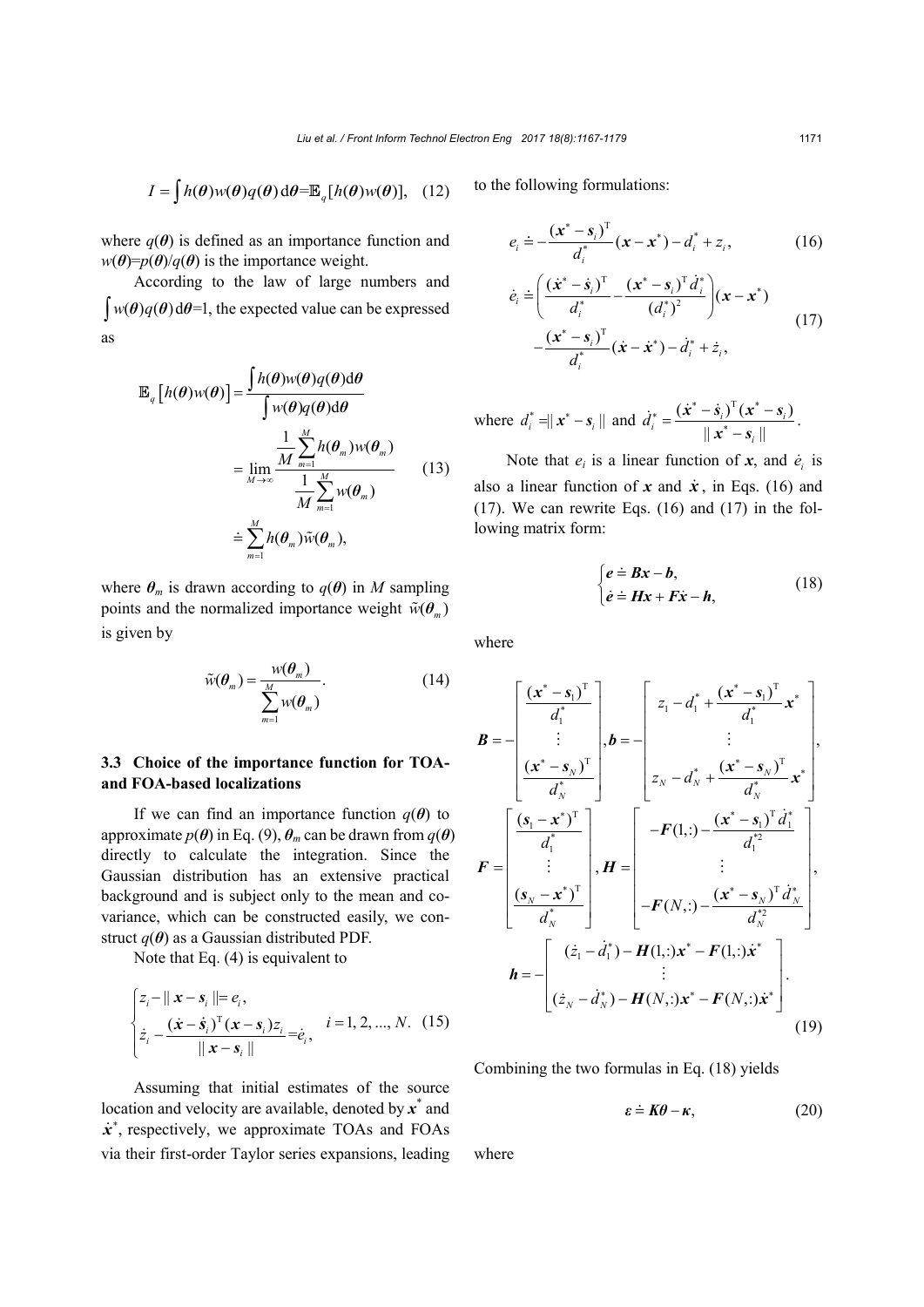$$
\boldsymbol{\kappa} = [\boldsymbol{b}^{\mathrm{T}}, \boldsymbol{h}^{\mathrm{T}}]^{\mathrm{T}}, \boldsymbol{\varepsilon} = [\boldsymbol{e}^{\mathrm{T}}, \dot{\boldsymbol{e}}^{\mathrm{T}}]^{\mathrm{T}}, \boldsymbol{K} = \begin{bmatrix} \boldsymbol{B}^{\mathrm{T}} & \boldsymbol{0}_{N \times n}^{\mathrm{T}} \\ \boldsymbol{H}^{\mathrm{T}} & \boldsymbol{F}^{\mathrm{T}} \end{bmatrix}^{\mathrm{T}}.
$$
\n(21)

This process guarantees that TOA and FOA measurements can be used cooperatively to estimate the source position and velocity.

Based on Eqs. (6) and (20), the ML estimate can be approximated as

$$
f(\boldsymbol{\theta}) \doteq (\boldsymbol{K}\boldsymbol{\theta} - \boldsymbol{\kappa})^{\mathrm{T}} \boldsymbol{Q}^{-1} (\boldsymbol{K}\boldsymbol{\theta} - \boldsymbol{\kappa}). \tag{22}
$$

Thus, the importance function can be built as

$$
q(\theta) = \frac{\exp\left[-\lambda_1(K\theta - \kappa)^T \mathbf{Q}^{-1}(K\theta - \kappa)\right]}{\int \exp\left[-\lambda_1(K\theta - \kappa)^T \mathbf{Q}^{-1}(K\theta - \kappa)\right] dx}, \quad (23)
$$

where  $\lambda$  in Eq. (9) is replaced by  $\lambda_1$  in Eq. (23) to adjust the size of the drawn sampling region.

To construct a Gaussian distributed PDF, manipulations can be given by

$$
(\mathbf{K}\boldsymbol{\theta} - \boldsymbol{\kappa})^{\mathrm{T}} \mathbf{Q}^{-1} (\mathbf{K}\boldsymbol{\theta} - \boldsymbol{\kappa})
$$
  
\n=
$$
\left[\boldsymbol{\theta} - (\mathbf{K}^{\mathrm{T}} \mathbf{Q}^{-1} \mathbf{K})^{-1} \mathbf{K}^{\mathrm{T}} \mathbf{Q}^{-1} \mathbf{\kappa}\right]^{\mathrm{T}} (\mathbf{K}^{\mathrm{T}} \mathbf{Q}^{-1} \mathbf{K})
$$
  
\n
$$
\cdot \left[\boldsymbol{\theta} - (\mathbf{K}^{\mathrm{T}} \mathbf{Q}^{-1} \mathbf{K})^{-1} \mathbf{K}^{\mathrm{T}} \mathbf{Q}^{-1} \mathbf{\kappa}\right]
$$
  
\n
$$
+ \boldsymbol{\kappa}^{\mathrm{T}} \mathbf{Q}^{-1} \boldsymbol{\kappa} - \boldsymbol{\kappa}^{\mathrm{T}} \mathbf{Q}^{-1} \mathbf{K} (\mathbf{K}^{\mathrm{T}} \mathbf{Q}^{-1} \mathbf{K})^{-1} \mathbf{K}^{\mathrm{T}} \mathbf{Q}^{-1} \boldsymbol{\kappa}
$$
  
\n
$$
= (\boldsymbol{\theta} - \overline{\boldsymbol{\theta}})^{\mathrm{T}} \mathbf{R}^{-1} (\boldsymbol{\theta} - \overline{\boldsymbol{\theta}}) + \gamma,
$$
\n(24)

where

$$
\begin{cases}\n\overline{\theta} = (\boldsymbol{K}^{\mathrm{T}} \boldsymbol{Q}^{-1} \boldsymbol{K})^{-1} \boldsymbol{K}^{\mathrm{T}} \boldsymbol{Q}^{-1} \boldsymbol{\kappa}, \\
\boldsymbol{R} = (\boldsymbol{K}^{\mathrm{T}} \boldsymbol{Q}^{-1} \boldsymbol{K})^{-1}, \\
\gamma = \boldsymbol{\kappa}^{\mathrm{T}} \boldsymbol{Q}^{-1} \boldsymbol{\kappa} - \boldsymbol{\kappa}^{\mathrm{T}} \boldsymbol{Q}^{-1} \boldsymbol{K} (\boldsymbol{K}^{\mathrm{T}} \boldsymbol{Q}^{-1} \boldsymbol{K})^{-1} \boldsymbol{K}^{\mathrm{T}} \boldsymbol{Q}^{-1} \boldsymbol{\kappa}.\n\end{cases} (25)
$$

Substituting Eq. (24) into Eq. (23) yields

$$
q(\theta) = \frac{\exp\left[-\lambda_1(\theta - \overline{\theta})^{\mathrm{T}} \boldsymbol{R}^{-1}(\theta - \overline{\theta})\right]}{\int \exp\left[-\lambda_1(\theta - \overline{\theta})^{\mathrm{T}} \boldsymbol{R}^{-1}(\theta - \overline{\theta})\right] d\theta}, \quad (26)
$$

where  $exp(-\lambda_1\gamma)$  is eliminated and the denominator  $\int \exp[-\lambda_1 (\theta - \overline{\theta})^T \mathbf{R}^{-1} (\theta - \overline{\theta})] d\theta = (2\pi)^{N/2} |\mathbf{R}/(2\lambda_1)|^{N/2}.$  Hence,  $q(\theta)$  can be rewritten as

$$
q(\boldsymbol{\theta}) = \frac{\exp\left[-\lambda_1(\boldsymbol{\theta} - \overline{\boldsymbol{\theta}})^{\mathrm{T}}\boldsymbol{R}^{-1}(\boldsymbol{\theta} - \overline{\boldsymbol{\theta}})\right]}{(2\pi)^{N/2}|\boldsymbol{R}/(2\lambda_1)|^{1/2}}.
$$
 (27)

Note that function  $q(\theta)$  has the properties of a Gaussian distribution PDF with mean  $\overline{\theta}$  and covariance  $\mathbf{R}/(2\lambda_1)$ . The established forms of  $\overline{\theta}$  and  $\mathbf{R}/(2\lambda_1)$ in Eq. (25) reveal that they are actually the linear WLS estimates, and the covariance is just a constraint to  $\lambda_1$ . It is observed that  $\lambda_1$  determines the amplitude and width of the Gaussian distribution PDF, and then impacts the dispersion degree of the samples. Intuitively, if  $\lambda_1$  is too large, the importance function will be too narrow to generate a sufficient number of possible values close to the global optimum. On the other hand, a small value of *λ*<sup>1</sup> will shape a broad PDF that generates samples far from the global optimum. Given this, we choose  $\lambda_1=0.5$  and the optimal choice of  $\lambda_1$  will be further discussed in Section 4. Fortunately, extensive simulations indicate that the estimation performance is almost independent of  $\lambda_1$ .

#### **3.4 Estimation of source positon and velocity**

Since the importance function  $q(\theta)$  has been constructed based on Eq. (27), the ML estimates for position and velocity are readily obtained by

$$
\hat{\boldsymbol{\theta}} = \sum_{m=1}^{M} \boldsymbol{\theta}_m \tilde{w}(\boldsymbol{\theta}_m),
$$
 (28)

where  $\tilde{w}(\theta_m) = w(\theta_m) / \sum_{m=1}^M w(\theta_m)$  with  $w(\theta_m) =$  $p(\theta_m)/q(\theta_m)$  and  $\theta_m$  is the *m*th sample drawn according to  $q(\boldsymbol{\theta})$ .

Note that the denominators in Eq. (22) and the multiplier in Eq. (27) are constants, which can be eliminated by normalization. Thus,  $w(\theta_m)$  can be simplified into the following form:

$$
w(\boldsymbol{\theta}_m) = \exp\bigg[ -\lambda f(\boldsymbol{\theta}_m) - \lambda_1 (\boldsymbol{\theta}_m - \overline{\boldsymbol{\theta}})^{\mathrm{T}} \boldsymbol{R}^{-1} (\boldsymbol{\theta}_m - \overline{\boldsymbol{\theta}}) \bigg]. \tag{29}
$$

From the above equations, the importance weights, which are exponential, may generate very small values because  $f(\theta_m)$  is always nonnegative. To alleviate this difficulty, we normalize the importance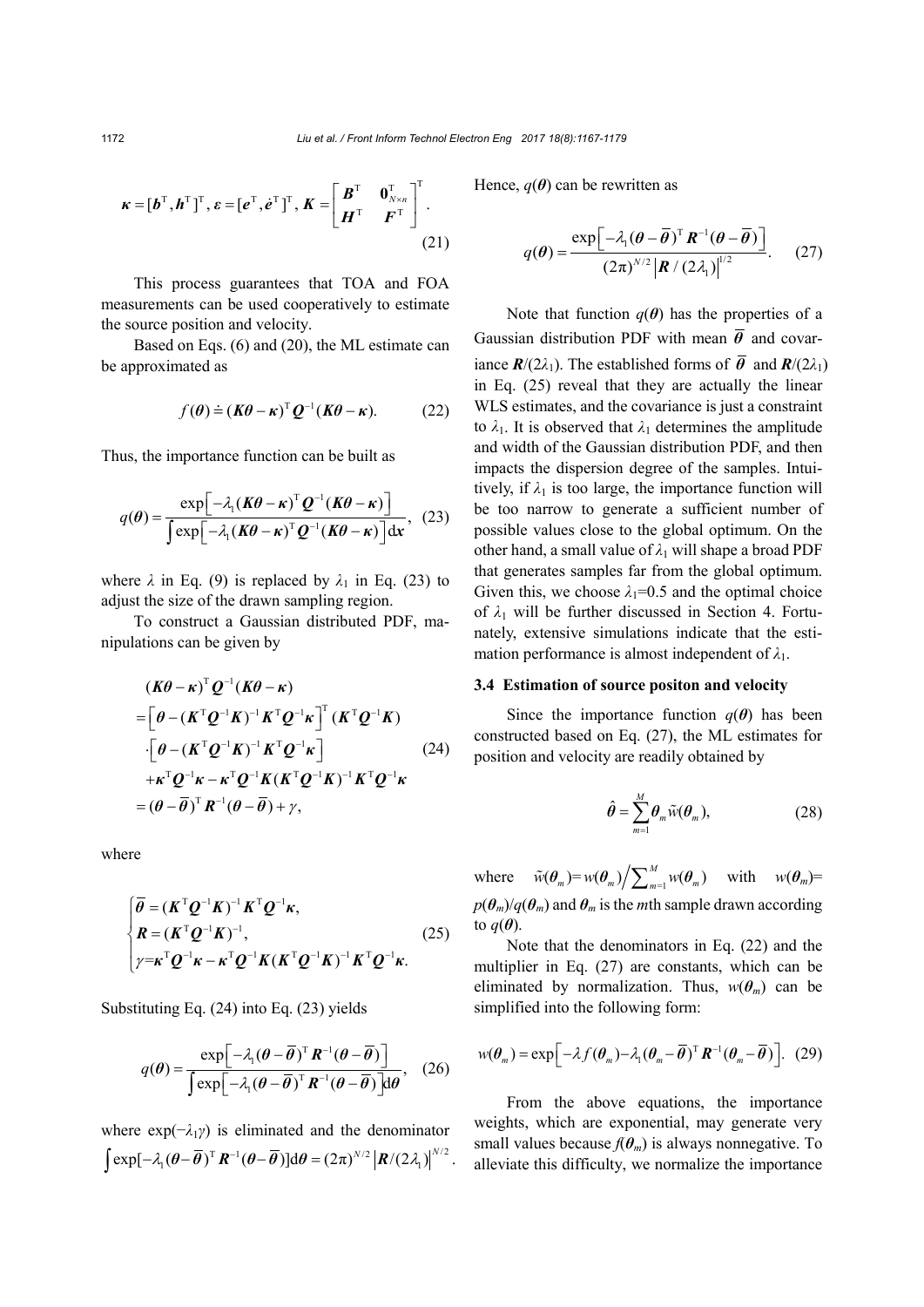weight as

$$
w'(\theta_m) = \exp\left[-\lambda f(\theta_m) - \lambda_1(\theta_m - \overline{\theta})^T \mathbf{R}^{-1}(\theta_m - \overline{\theta}) - \max_{1 \le m \le M} (-\lambda f(\theta_m) - \lambda_1(\theta_m - \overline{\theta})^T \mathbf{R}^{-1}(\theta_m - \overline{\theta}))\right].
$$
\n(30)

To obtain the normalized importance weight  $w'(\theta_m)$ , the choice of  $\lambda$  should be taken into consideration. In Pincus theory, the global optimum can be obtained when *λ*→∞, but this is impossible to achieve in practice. However, we can approximate *λ* by a sufficiently large value to meet the above condition. The simulations in Section 4 will verify the feasibility of this approximation, and the results show that the performance of the MCIS method is almost independent of *λ* as long as it is large enough.

# **3.5 Summary of steps**

We summarize the implementation procedure of the MCIS method as follows:

1. Find the coefficient matrices *B*, *H*, and *F* and vectors *b* and *h* in Eq. (19) using  $\vec{x}^*$  and  $\vec{x}^*$  derived from the improved WLS method, and calculate the joint coefficient matrix  $\boldsymbol{K}$  in Eq. (21).

2. Compute the mean value  $\bar{\theta}$  and covariance matrix  $\vec{R}$  in Eq. (24) to construct the importance function  $q(\theta)$  of the Gaussian distribution in Eq. (27).

3. Let  $\lambda_1=0.5$ , set the number of sampling points *M*=50, and use the probability integral transformation theorem (Kay, 2006) to generate the realization of  $\theta_m$ **(***m*=1, 2, …, *M*)*.* To do this, generate *M* independent and identically distributed random vectors  $u_m$  from a uniform distribution on [0, 1].

4. For each  $u_i$ , find the value in  $q(\theta)$  closest to  $u_i$ and yield the realization  $\theta_i = q(u_i)$ .

5. Compute  $w'(\theta_m)$  in Eq. (30) and estimate  $\hat{\theta}$ using Eq. (31):

$$
\hat{\theta} = \sum_{m=1}^{M} \theta_m \frac{w'(\theta_m)}{\sum_{m=1}^{M} w'(\theta_m)}.
$$
 (31)

Here, we have to illustrate the improved WLS method inspired by Beck *et al.* (2008), where a least squares method is applied to the squared range measurements. This method can be directly applied in TOA measurements which are equivalent to range measurements, and a little improvement in FOA measurements will coordinate with TOA measurements for localization. This improved WLS method can give a closed-form solution with insignificant calculation. Although this method encounters a loss of localization accuracy, it can give an initial estimate for the MCIS method.

If the measurement noise is high in severe environments, the proposed method may need repetitions to improve localization accuracy. Repeating the solution computation one or two times is sufficient to yield an accurate solution that reaches CRLB for Gaussian noise.

# **3.6 Complexity analysis**

We compare the complexity of the proposed MCIS method with those of the improved WLS, the Taylor series (Foy, 1976), and the grid search methods in Table 1.

**Table 1 Complexity assessment of the existing algorithms**

| Algorithm   | Complexity                            | CR.              | RT(s) |
|-------------|---------------------------------------|------------------|-------|
| <b>MCIS</b> | $O(20NK+10K^2+2MK+MN^2)$              | 1.0000           | 1.012 |
| WLS         | $O(20NK+2K^2+N^2)$                    | 0.1916           | 0.656 |
| <b>TS</b>   | $O((20NK+4K^2+N^2)N_{\text{Itr}})$    | 4.0839           | 1.690 |
| GS          | $O((2NK + 4K^2)N_{\text{grid}}^{2K})$ | 6559.0000 53.631 |       |

TS: Taylor series; GS: grid search. CR: complexity ratio; RT: running time. *N*: number of sensors; *K*: dimensionality of the estimation; *M*: number of sampling points;  $N_{\text{Itr}}$ : number of iterations in the iterative method;  $N_{\text{grid}}$ : number of grids used in the grid search method

As for the proposed method, the complexity of each importance sampling is  $O(N^2)$ , and the complexity is  $O(MN^2)$  when we draw *M* samples (Wang and Chen, 2011). Typically, *M* is set at 50–150, which is large enough for sufficient estimation accuracy. The improved WLS method has a closed-form solution, whose complexity is the smallest. The complexity of localization using the Taylor series interior point method is related to the number of iterations  $N_{\text{Itr}}$ . If we apply a grid search to solve the MLE problem directly, the complexity relates to the grid number  $N_{grid}$  and jumps exponentially with dimensionality *K*. Specifically, we examine the complexity ratio and running time among these four methods in Table 1, suggesting that the MCIS method is more computationally modest than the Taylor series and grid search methods (Wang *et al.*, 2008; Masmoudi *et al.*, 2013).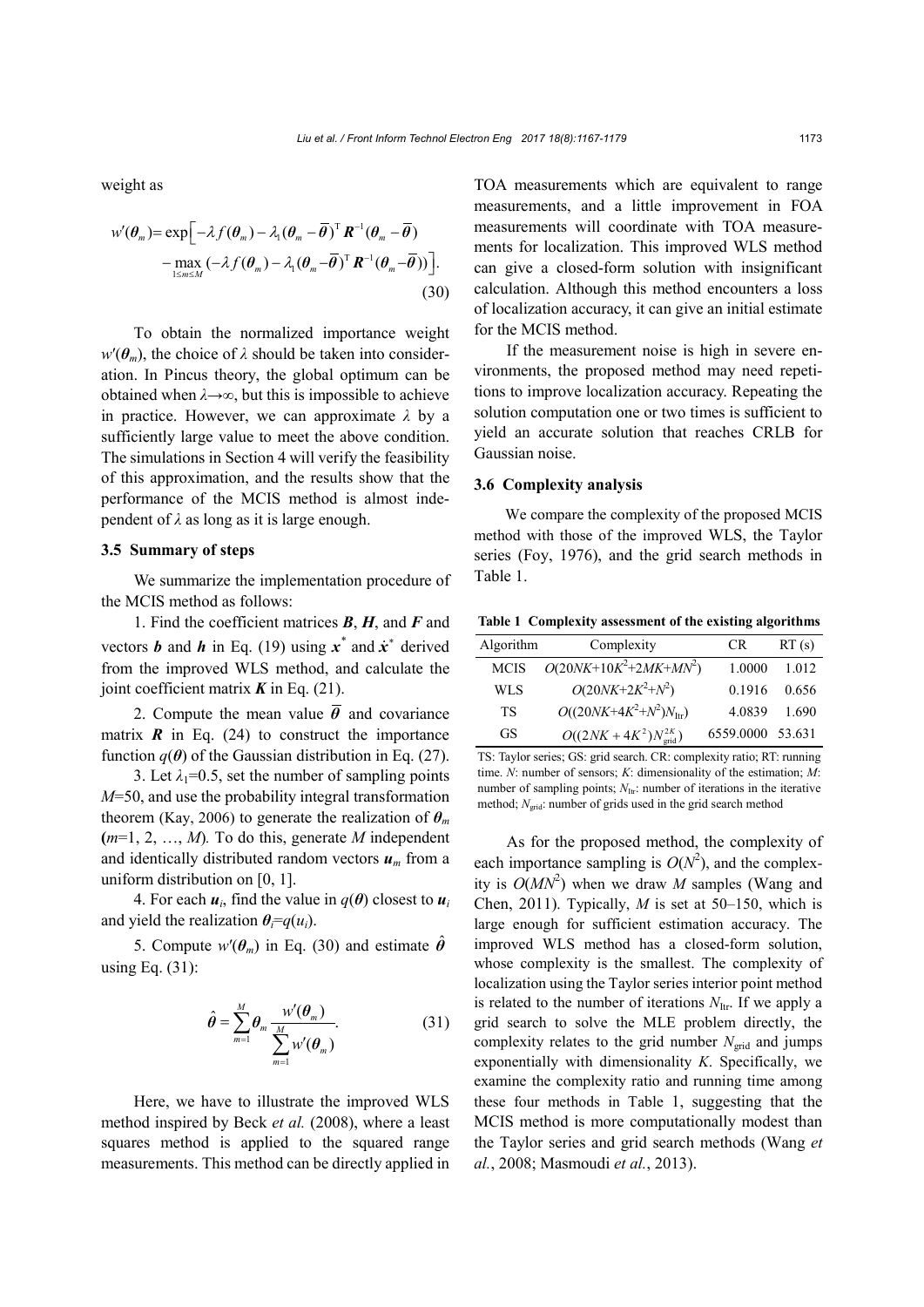#### **4 Simulation results**

In the following simulations, the proposed method (MCIS) is compared with the Taylor series method (TS) representing the iteration method, and the improved weighted least squares method (WLS) representing the closed-form method.

# **4.1 Influence on the choice of**  $\lambda$  **and**  $\lambda_1$

We have briefly illustrated the principle of choosing  $\lambda$  and  $\lambda_1$  in the previous section. Simulations are conducted to verify the preceding analyses. We consider a 2D scenario with four different sensors, whose locations and velocities are listed in Table 2. There exists a moving source that is located at (600, −50) with velocity (30, −15). The estimation accuracy is evaluated in terms of the root mean square error (RMSE):

$$
\text{RMSE}(\boldsymbol{x}) = \sqrt{\frac{1}{N} \sum_{n=1}^{N} ||\hat{\boldsymbol{x}} - \boldsymbol{x}||^2},
$$

which are shown in a logarithm scale as the noise power increases (the  $10\text{lg}(\cdot)$  operator is used explicitly when position and velocity estimate RMSEs are curved in the same plot). First, we fix  $\lambda_1=0.5$  and vary *λ* from 0 to 2000 with an interval of 200. The simulation results are shown in Fig. 1a, from which we can see that the RMSEs of both position and velocity estimates are steady when  $\lambda$  is larger than 200. It is demonstrated that the MCIS method can obtain a global optimum as long as *λ* is sufficiently large. Then, we vary  $\lambda_1$  from 0 to 3.5 with an interval of 0.5 when *λ*=2000. Fig. 1b depicts the RMSEs of position and velocity estimates versus  $\lambda_1$ , and illustrates that the choice of  $\lambda_1$  has almost no effect on the estimation accuracy of the proposed method. Thus, the settings of  $\lambda$ =2000 and  $\lambda$ <sub>1</sub>=0.5 in the following simulations are reasonable and valid.

**Table 2 Positions and velocities of sensors in the 2D scenario**

| Sensor | Sensor position (m) |        | Sensor velocity (m/s) |                             |
|--------|---------------------|--------|-----------------------|-----------------------------|
| index  | x                   |        | $v_{\rm r}$           | $\mathcal{V}_{\mathcal{V}}$ |
|        | $-300$              | 200    | 10                    | $-10$                       |
|        | 300                 | $-200$ | 20                    | 10                          |
|        | 300                 | 200    | $-10$                 | 20                          |
|        | $-300$              | $-200$ | 15                    | $-15$                       |



**Fig. 1** Sensitivity of RMSEs to  $\lambda$  with  $\lambda_1=0.5$  (a) and sen**sitivity of RMSEs to**  $\lambda_1$  **with**  $\lambda$ **=2000 (b)** 

The passive source is located at (600, −50) with velocity  $(30, -15)$ 

# **4.2 Estimation performance of source positon and velocity**

In this section, we examine the accuracy of the source position and velocity estimates in two different scenarios.

#### 4.2.1 Two-dimensional scenario

We first consider four sensors in a 2D scenario (Table 2). There exists a moving source that is located at (600,  $-50$ ) with velocity (30,  $-15$ ). The TOA and FOA measurements are contaminated by zero-mean Gaussian noise with covariance matrices  $Q = \sigma^2 R$ and  $\dot{\mathbf{Q}}_{\rm e} = \dot{\sigma}_{\rm e}^2 \mathbf{R}$ , respectively, where **R** is equal to unity in the diagonal elements and 0.5 otherwise.  $\sigma_e^2$  and  $\dot{\sigma}_s^2$  are the measurement noise power of TOA and FOA, respectively, and are modified to represent different noise levels. We always claim  $\dot{\sigma}_e^2 = 0.1 \sigma_e^2$ because the magnitude of the FOA noise is an order lower than that of the TOA noise in actual measurements.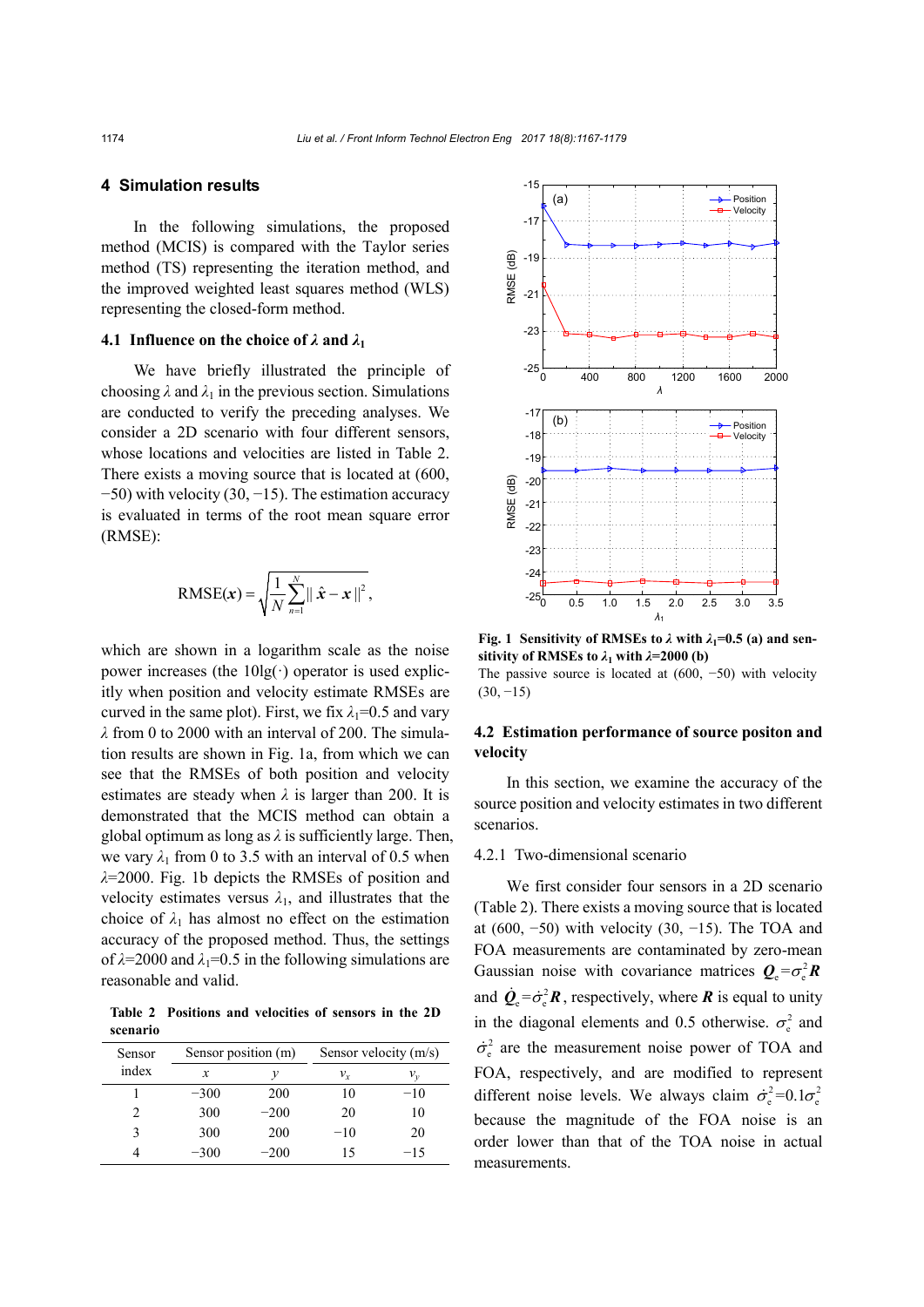We conduct 1000 Monte Carlo experiments with *M*=50 sampling points, which is large enough for a sufficient accuracy. CRLB is also plotted in the figure. Fig. 2a shows the RMSEs of position estimate versus  $\sigma_e$ and Fig. 2b shows the RMSEs of velocity estimates versus  $\sigma_e$ . As shown, all the algorithms attain the CRLB at low noise levels. As the measurement noise increases, the WLS method performs much worse and is the first to exhibit a 'nonlinear threshold phenomenon', the socalled threshold effect. At this point, the localization method based on the analysis of the first-order error will fail and its RMSEs curve deviates from the CRLB. The threshold effect occurs for  $\sigma_e=8$  in the TS method, because descaling of the second-order items of noises introduces significant errors. More analytically, the threshold of the closed-form method is lower than that of the iterative method, and this is the cost of negligible calculation for the closed-form method. The MCIS method shows performance superior to those of the other two methods and its performance degrades significantly until  $\sigma_e$  increases to 11. It can be interpreted that the importance weight can successfully modify the estimation in the IS method, even in high noise conditions.



**Fig. 2 RMSEs of the localization methods compared with the CRLB using four sensors in the 2D scenario when the position and velocity of the source are fixed: (a) RMSEs of source position estimates; (b) RMSEs of source velocity estimates**

To examine the universality of the proposed method, we assume the exact position and the velocity of the emitter distributed randomly in the 600×600 and  $60\times60$  square regions, respectively. The simulation results are shown in Fig. 3a for position estimates and Fig. 3b for velocity estimates. The WLS method performs much worse and is the first to exhibit a 'nonlinear threshold phenomenon'. The threshold effect occurs later in the TS method. The MCIS method shows performance that is superior to those of the other two methods and its performance degrades significantly until  $\sigma_e$  rises to 11.



**Fig. 3 RMSEs of the localization methods compared with the CRLB using four sensors in the 2D scenario when the source is located at a determinate square: (a) RMSEs of source position estimates; (b) RMSEs of source velocity estimates**

Third, we examine the robustness of the proposed method to the non-ideal sensor localization geometry where four sensors locate in a line at (−300,  $-300$ ),  $(-100, -100)$ ,  $(100, 100)$ , and  $(300, 300)$ , respectively. Figs. 4a and 4b show the simulated RMSEs of position and velocity estimates, respectively, when the source is located at (600, −50) with velocity (−30, 15). In this simulation, the WLS method fails to estimate the source position (its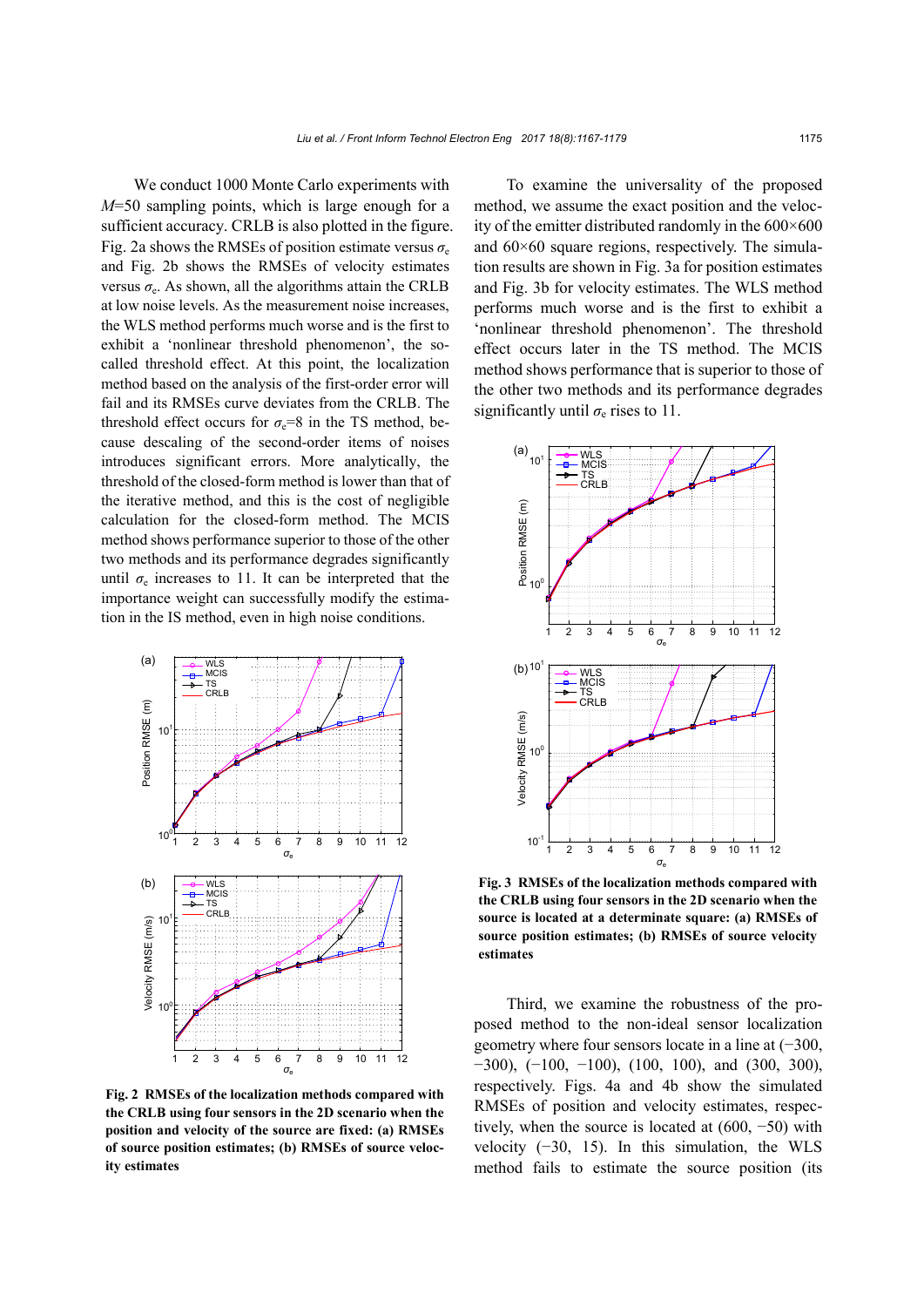RMSEs are not shown). The RMSEs of the TS method diverge from the CRLBs early in both position and velocity estimates and the MCIS method fails to converge only when  $\sigma_e > 11$ , illustrating that the MCIS method can achieve better performance even with unsatisfactory sensor localization geometry.



**Fig. 4 RMSEs of the localization methods compared with the CRLB using four sensors located in a line in the 2D scenario: (a) RMSEs of source position estimates; (b) RMSEs of source velocity estimates**

# 4.2.2 Three-dimensional scenario

We examine the performance of the proposed method in a 3D scenario where four sensors are used. The sensor positions and velocities are listed in Table 3. The source is located at  $(600, -150, 100)$  with velocity (−30, 15, 20). Other simulation settings are the same as in Section 4.2.1. Figs. 5a and 5b depict the RMSEs of position and velocity estimates, respectively. As shown, the MCIS method performs better than the other two methods and does not diverge until  $\sigma_e$ >10, where both the WLS and TS methods fail to converge. The proposed method, however, almost achieves CRLB.

**Table 3 Positions and velocities of sensors in the 3D scenario**

| Sensor | Sensor position (m) |        | Sensor velocity (m/s) |         |       |       |
|--------|---------------------|--------|-----------------------|---------|-------|-------|
| index  | x                   | ν      |                       | $v_{r}$ | ν.,   | ν,    |
|        | $-300$              | 200    | $-200$                | 10      | $-10$ | 10    |
| 2      | 300                 | $-200$ | 200                   | 20      | 10    | $-10$ |
| 3      | 300                 | 200    | $-200$                | $-10$   | 20    | $-20$ |
| 4      | $-300$              | $-200$ | 200                   | 15      | $-15$ | 15    |



**Fig. 5 RMSEs of the localization methods compared with the CRLB using four sensors in the 3D scenario when the position and velocity of the source are fixed: (a) RMSEs of source position estimates; (b) RMSEs of source velocity estimates**

#### **4.3 Sensitivity of MCIS to the initial estimate**

The sensitivity of the MCIS method to the initial estimate is demonstrated here. We consider a 2D scenario with the same simulation conditions as in Section 4.2. We assume that the exact position and velocity of the emitter are unknown but are distributed randomly around the true position and velocity. Thus, we choose the initial estimate position  $\vec{x}$  as  $x^* = x + \Delta$  and velocity  $\dot{x}^*$  as  $\dot{x}^* = \dot{x} + 0.1\Delta$ , where  $\Delta$ represents the initial estimate error and is submitted to zero-mean Gaussian distribution with covariance *ϕ* varying from 0 to 100 with an interval of 10. The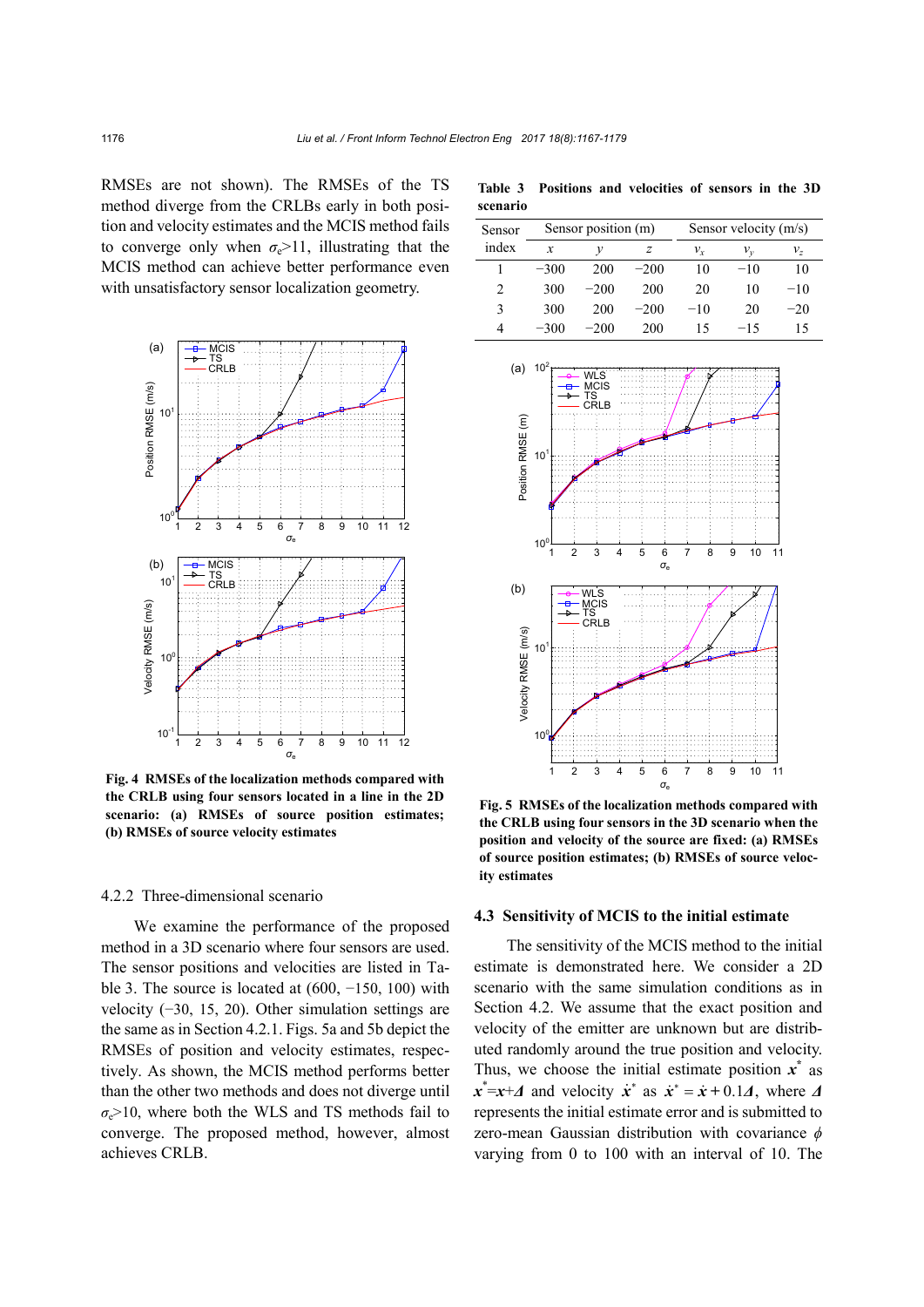measurement error level is equivalent to 1. Meanwhile, we set the measurement noise level to  $\sigma_e$ =0.01. The simulations are based on 1000 Monte Carlo runs. Fig. 6 shows the RMSEs versus  $\phi$  of the MCIS method where the source is located at (600, −50) with velocity (−10, 15). One can see that the TS and MCIS methods perform comparably at a low initial estimate error, but the RMSE of the TS method ascends rapidly with increasing *ϕ*. The RMSE of the proposed method ascends more slowly than that of the TS method; however, it is still mildly sensitive to high noise levels. To solve this problem, repetition of MCIS estimation can be employed. The RMSEs of both position and velocity estimates tend to become steady with multiple repetitions and the proposed method provides superior performance after two repetitions. This robustness of the MCIS method is derived from the importance sampling technique, which generates a series of samples based on a definite PDF and computes the weighted average according to the importance weights. Therefore, the global optimum can be attained and the influence of the initial estimated error is alleviated.



**Fig. 6 Sensitivities of the estimation methods to the initial estimate errors in the 2D scenario when the position and velocity of the source are fixed: (a) RMSEs of the position estimates; (b) RMSEs of the velocity estimates**

# **4.4 Influence of the number of sensors**

Here we concentrate on the effect of the number of sensors. Consider a 2D scenario where sensors are arranged in a circle with a 500-m radius and their velocity vectors are arranged in a circle with a 40 m/s radius. We fix the measurement noise level  $\sigma_e$ =0.01 and perform 1000 Monte Carlo runs. The simulation results are shown in Fig. 7, where the number of sensors varies from 2 to 10. It is obvious that the WLS method performs much worse than the other methods and fails to localize with only two sensors. The TS method can give an ambiguous estimate of the position and velocity with a limited number of sensors and approximate the CRLB with a sufficient number of sensors. The MCIS method easily achieves the CRLB with only two sensors and performs better than the WLS and TS methods. One can conclude that the MCIS method can achieve a higher estimation accuracy with a limited number of sensors and the previous analysis is certified reasonably.



**Fig. 7 Sensitivities of the estimation methods to the number of sensors used in the 2D scenario when the position and velocity of the source are fixed: (a) RMSEs of the position estimates; (b) RMSEs of the velocity estimates**

#### **5 Conclusions**

This paper has demonstrated a high accuracy and low complexity localization algorithm for passive source localization based on TOA and FOA measurements. The Pincus theorem was used to obtain the global optimum of a nonlinear and nonconvex maximum likelihood problem by a multi-dimensional integral, which can be calculated efficiently using the Monte Carlo importance sampling (MCIS) method. We constructed a Gaussian distributed probability density function (PDF) as the importance function, which powerfully approaches the PDF of the target function and conveniently generates the samples. Furthermore, the global optimum can be attained by the correction of the importance weight. Simulation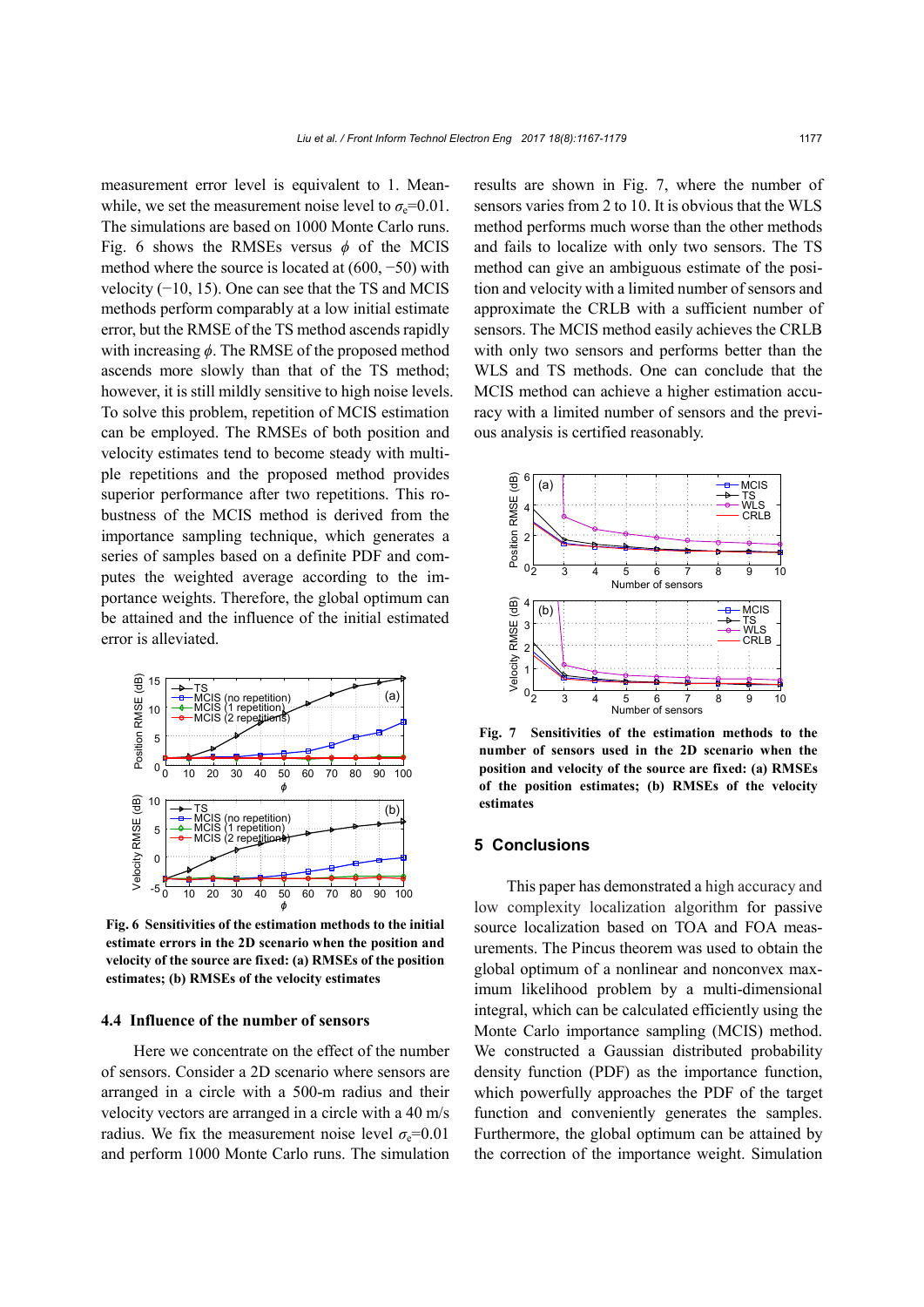results showed that the proposed method can achieve the CRLB for Gaussian noise at moderate noise levels and is excellently robust to the initial guess, especially when a few repetitions are performed. Moreover, the MCIS method significantly decreases the computational cost and outperforms the existing method with fewer available sensors.

#### **References**

- Alizadeh, F., Goldfarb, D., 2003. Second-order cone programming. *Math. Prog.*, **95**(1):3-51. https://doi.org/10.1007/s10107-002-0339-5
- Beck, A., Stoica, P., Li, J., 2008. Exact and approximate solutions of source localization problems. *IEEE Trans. Signal Process.*, **56**(5):1770-1778. https://doi.org/10.1109/TSP.2012.2191778
- Broyden, C.G., 1970. The convergence of a class of doublerank minimization algorithms 1: general considerations. *IMA J. Appl. Math.*, **6**(1):76-90. https://doi.org/10.1093/imamat/6.1.76
- Chan, Y.T., Hang, H.Y.C., Ching, P.C., 2006. Exact and approximate maximum likelihood localization algorithms. **55**(1):10-16. https://doi.org/10.1109/TVT.2005.861162
- Cheung, K.W., So, H.C., Ma, W.K., *et al.*, 2004. Least squares algorithms for time-of-arrival-based mobile location. *IEEE Trans. Signal Process.*, **52**(4):1121-1130. https://doi.org/10.1109/TSP.2004.823465
- Coleman, T.F., Li, Y., An, I., 2006. Trust region approach for nonlinear minimization subject to bounds. *SIAM J. Optim.*, **6**(2):418-445.
	- https://doi.org/10.1137/0806023
- Dong, L., 2012. Cooperative localization and tracking of mobile ad hoc networks. *IEEE Trans. Signal Process.*, **60**(7):3907-3913. https://doi.org/10.1109/TSP.2012.2191778
- Elvira, V., Martino, L., Luengo, D., *et al.*, 2016. Heretical multiple importance sampling. *IEEE Signal Process. Lett.*, **23**(10):1474-1478.

https://doi.org/10.1109/LSP.2016.2600678

- Engel, U., 2009. A geolocation method using TOA and FOA measurements. positioning, navigation and communication. IEEE Workshop on Positioning, p.77-82. https://doi.org/10.1109/WPNC.2009.4907807
- Fletcher, R., Reeves, C.M., 1964. Function minimization by conjugate gradients. *Comput. J.*, **7**(2):149-154. https://doi.org/10.1090/S0025.5718.1970.0274029.X
- Foy, W.H., 1976. Position-location solutions by Taylor-series estimation. *IEEE Trans. Aerosp. Electron. Syst.*, **AES-12**(2):187-194. https://doi.org/10.1109/TAES.1976.308294
- Fu, Z., Sun, X., Liu, Q., *et al.*, 2015. Achieving efficient cloud search services: multi-keyword ranked search over encrypted cloud data supporting parallel computing. *IEICE Trans. Commun.*, **98**(1):190-200. https://doi.org/10.1109/TSP.2012.2191778
- Gu, B., Sun, X., Sheng, V.S., 2017. Structural minimax probability machine. *IEEE Trans. Neur. Netw. Learn. Syst.*, **28**(7):1646-1656. https://doi.org/10.1109/TNNLS.2016.2544779
- Huang, J.G., Xie, D., Li, X., *et al.*, 2006. Maximum likelihood DOA estimator based on importance sampling. IEEE Region 10 Conf., p.1-4. https://doi.org/10.1109/TENCON.2006.344051
- Kay, S.M., 1993. Fundamentals of Statistical Signal Processing, Volume I: Estimation Theory*.* Prentice-Hall,
- London, p.111-136. Kay, S.M, 2006. Intuitive Probability and Random Processes Using MATLAB. Springer, Berlin. https://doi.org/10.1007/b104645
- Knapp, C., Carter, G., 1976. The generalized correlation method for estimation of time delay. *IEEE Trans. Acoust. Speech Signal Process.*, **24**(4):320-327. https://doi.org/10.1109/TASSP.1976.1162830
- Ma, Z., Ho, K.C., 2011. TOA localization in the presence of random sensor position errors. IEEE Int. Conf. on Acoustics, Speech and Signal Processing, p.2468-2471. https://doi.org/10.1109/ICASSP.2011.5946984
- Masmoudi, A., Bellili, F., Affes, S., *et al.*, 2013. A maximum likelihood time delay estimator in a multipath environment using importance sampling. *IEEE Trans. Signal Process.*, **61**(1):182-193. https://doi.org/10.1109/TSP.2012.2222402
- Pan, Z., Lei, J., Zhang, Y., *et al.*, 2016. Fast motion estimation based on content property for low-complexity H.265/ HEVC encoder. *IEEE Trans. Broadcast.*, **62**(3):1-10. https://doi.org/10.1109/TBC.2016.2580920
- Papakonstantinou, K., Slock, D., 2009. Hybrid TOA/AOD/ Doppler-shift localization algorithm for NLOS environments. Int. Symp. on Personal, Indoor and Mobile Radio Communications, p.1948-1952. https://doi.org/10.1109/PIMRC.2009.5450008
- Patwari, N., Ash, J.N., Kyperountas, S., *et al*., 2005. Locating the nodes: cooperative localization in wireless sensor networks. *IEEE Signal Process. Mag.*, **22**(4):54-69. https://doi.org/10.1109/MSP.2005.1458287
- Pincus, M., 1968. A closed form solution of certain programming problems. *Oper. Res.*, **16**(3):690-694. https://doi.org/10.1287/opre.16.3.690
- Ramlall, R., Chen, J., Swindlehurst, A.L., 2014. Non-line-ofsight mobile station positioning algorithm using TOA, AOA, and Doppler-shift. Ubiquitous Positioning Indoor Navigation and Location Based Service, p.180-184. https://doi.org/10.1109/UPINLBS.2014.7033726
- Rappaport, T.S., Reed, J.H., Woerner, B.D., 1996. Position location using wireless communications on highways of the future. *IEEE Commun. Mag.*, **34**(10):33-41. https://doi.org/10.1109/35.544321
- Shanno, D.F., 1970. Conditioning of quasi-Newton methods for function minimization. *Math. Comput.*, **24**(111):647- 656.

https://doi.org/10.1090/S0025.5718.1970.0274029.X